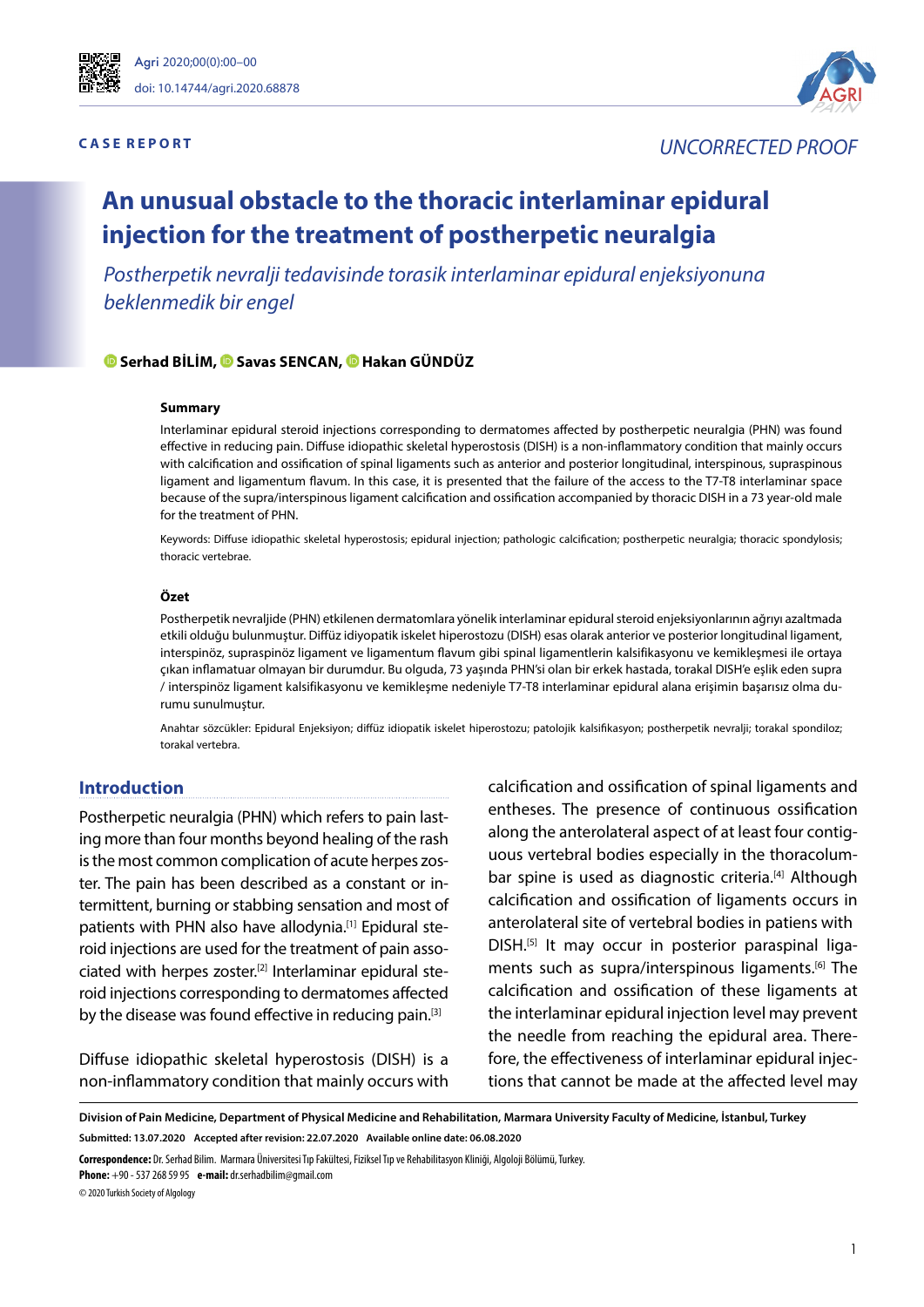

also be low. In this case, the failure of the access to the T7-T8 interlaminar space because of the supra/ interspinous ligament calcification and ossification accompanied by thoracic DISH in a 73 year-old male for the treatment of PHN is presented.

## **Case Report**

A 73 year-old man was referred to our pain clinic for advanced pain management due to failure of medical treatment. The patient reported a severe burn sensation and constant pain started in the right back 4 months ago. He took non steroid anti inflammatory drugs. After 1 day, he noticed the eruption of vesicles over the right back and applied to hospital. He was diagnosed with acute herpes zoster and hospitalized. Discolored scarring over his right back and chest wall corresponding to the dermatome of T6-T8 was seen. Gabapentin 600 mg twice a day, duloxetine 30 mg once a day, acetaminophen 500 mg/ codeine phosphate 30 mg three times a day was prescribed. After one month, he reported his pain was not effectively decreased. The numeric rating scale (NRS) score for pain was 10 out of 10. Therefore, the thoracic interlaminar epidural steroid injection in the T7-T8 interlaminar space was planned.

The patient was placed in the prone position and the thoracic area was anesthetized in sterile fashion. The fluoroscope was then tilted caudad to maximize the T7-T8 interlaminar space between the overlapping laminae and spinous processes. A 20-gauge, 10-cm Tuohy needle was advanced under fluoroscopic guidance with a right paramedian approach. However, the needle could not be advanced through supra/ interspineous ligaments (Fig. 1). After a few tries, the Tuohy needle was directed to the T12-L1 interlaminar space which was seen more obviously. Then, an epidural catheter was inserted with the tip advanced to T7 level. After contrast media was seen in the epidural space, 80 mg triamcinolone and 10 mg 0.5% bupicavaine was given. The procedure was completed without major complications. After 1 hour of the procedure, he had no complaints except a minimal pain at the injection site and was discharged.

After procedure, thoracic spine X-ray and computed tomography (CT) of the patient were examined (Fig. 2). The presences of continuous ossification along the anterolateral aspect of T6-T10 that compatible



**Figure 1.** Lateral radiograph of the thoracic spine during interlaminar thoracic epidural injection. A Tuohy needle not advanced through the T7-T8 interlaminar space.

with the DISH were noticed. The calcification and ossification of supra/interspineous ligaments corresponding to these levels were also seen. This explained the failure of interlaminar injection at this level. After one hour of procedure, NRS for pain was 6 out of 10. After four weeks, his pain was almost the same as it was before procedure (NRS 9 out of 10).

### **Discussion**

In this case, the failure of the access to the T7-T8 interlaminar space because of the supra/interspinous ligament calcification and ossification accompanied by thoracic DISH in a 73 year-old male for the treatment of PHN is presented. After a few tries, the needle was directed to the T12-L1 interlaminar space and Epidural catheter was inserted with the tip advanced to T7. The procedure was completed without major complications. After 1 month, his pain was similar to the pain before the procedure.

DISH is characterized by the calcification and ossification of ligaments and entheses. The calcification and ossification of anterior longitudinal ligament especially right sided is the most prominent finding of DISH.[5] Besides, calcification and ossification may occur in other paravertebral ligaments such as posterior longitudinal, interspinous, supraspinous ligament and ligamentum flavum.<sup>[6]</sup> The prevalence of supra/interspinous ligament ossification in pa-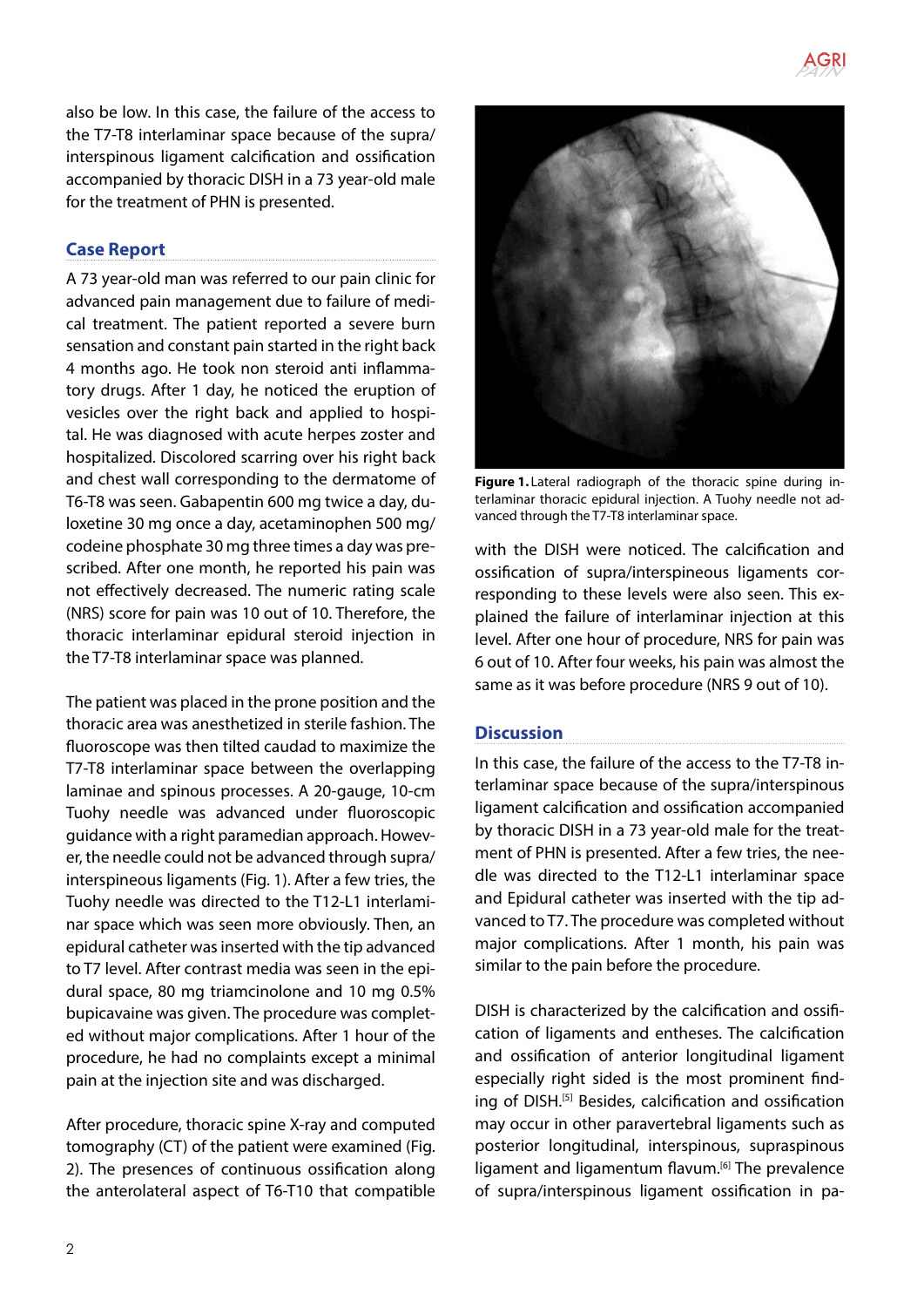

**Figure 2.** Thoracic X-ray and CT of the patient. X-ray shows the presences of continuous ossification along the anterolateral aspect of thoracic spine. CT shows the calcification and ossification of supra/interspinous ligaments (red arrows).

tients with cervical radiculopathy due to posterior ligament ossification was found 29%.[7] In our case, supra/inter spinous calcification and ossification, which is less frequently observed in DISH, was detected. It is known that interspinous ligament calcification and ossification may be a potential anatomic impediment to the interlaminar epidural steroid injection.[8] Therefore, in the patients with DISH, radiological examination of supra/inter spinous ligament calcification and ossification may be important for the prevention of possible unsuccessful interlaminar epidural steroid injections.

Herpes zoster (shingles) is a condition that occurs after the reactivation of the Varisella Zoster virus that becomes latent in the dorsal root ganglia after the first infection or vaccination.<sup>[9]</sup> PHN is the most common complication of acute herpes zoster.<sup>[1]</sup> Older age, greater acute pain and rash severity<sup>[10]</sup> and immune suppression<sup>[11]</sup> are risk factors for acute herpes neuralgia becoming to the PHN. In our case, severe rash and severe acute pain of his acute herpes and patient's older age may be associated with PHN.

Gabapentin,<sup>[12]</sup> pregabalin,<sup>[13]</sup> tricyclic antidepressants such as amitriptyline,<sup>[14]</sup> opioids<sup>[15]</sup> are effective for the treatment of PNH. These medications are prescribed with the recommended starting dose and increased until adequate clinical response is obtained. However, they have significant intolerable side effects limiting the dose. In cases which oral therapy is not effective, botulinium toxin injections over the affected area, $[16]$  sympathetic ganglion blocks<sup>[17]</sup> and the affected nerve blocks<sup>[18]</sup> may be used. Although epidural injections have been used both to treat zoster-associated pain and to prevent PHN,<sup>[19]</sup> they can also used to relieve symptoms of patients with PHN.<sup>[20]</sup>

However, in our case, the interlaminar epidural steroid injection with the epidural catheter that the tip was advanced to T7 level was not effective. This situation may be related to the inability of injection directly to the affected level due to the calcification and ossification of supra/inter ligaments and the whole injectate may not have been given to this level. Additionally, the effectiveness of epidural injections has been demonstrated in the acute period of herpes-related pain, but in our case the patient was in the chronic period of pain.

This case is valuable in that it demonstrates that supra/inter spinous ligaments calcification and ossification, which can occur in patients with DISH, may be one of the technical and therapeutic failure in the thoracic epidural injection.